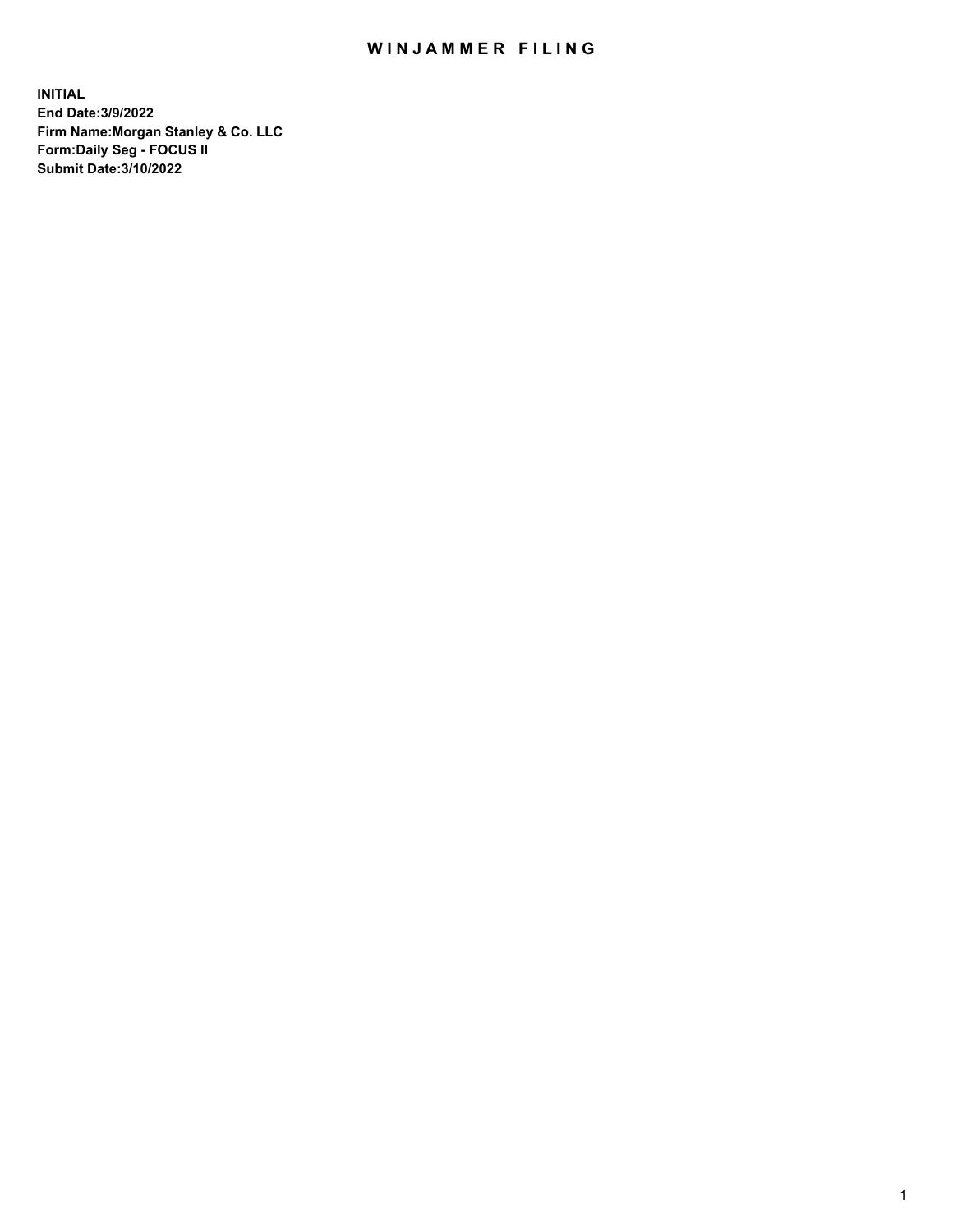**INITIAL End Date:3/9/2022 Firm Name:Morgan Stanley & Co. LLC Form:Daily Seg - FOCUS II Submit Date:3/10/2022 Daily Segregation - Cover Page**

| Name of Company                                                                                                                                                                                                                                                                                                                | Morgan Stanley & Co. LLC                                |
|--------------------------------------------------------------------------------------------------------------------------------------------------------------------------------------------------------------------------------------------------------------------------------------------------------------------------------|---------------------------------------------------------|
| <b>Contact Name</b>                                                                                                                                                                                                                                                                                                            | <b>Ikram Shah</b>                                       |
| <b>Contact Phone Number</b>                                                                                                                                                                                                                                                                                                    | 212-276-0963                                            |
| <b>Contact Email Address</b>                                                                                                                                                                                                                                                                                                   | Ikram.shah@morganstanley.com                            |
| FCM's Customer Segregated Funds Residual Interest Target (choose one):<br>a. Minimum dollar amount: ; or<br>b. Minimum percentage of customer segregated funds required:% ; or<br>c. Dollar amount range between: and; or                                                                                                      | 235,000,000<br><u>0</u><br><u>00</u>                    |
| d. Percentage range of customer segregated funds required between:% and%.<br>FCM's Customer Secured Amount Funds Residual Interest Target (choose one):                                                                                                                                                                        | 0 <sup>0</sup>                                          |
| a. Minimum dollar amount: ; or<br>b. Minimum percentage of customer secured funds required:%; or<br>c. Dollar amount range between: and; or<br>d. Percentage range of customer secured funds required between: % and %.                                                                                                        | 140,000,000<br><u>0</u><br><u>0 0</u><br>0 <sub>0</sub> |
| FCM's Cleared Swaps Customer Collateral Residual Interest Target (choose one):<br>a. Minimum dollar amount: ; or<br>b. Minimum percentage of cleared swaps customer collateral required:% ; or<br>c. Dollar amount range between: and; or<br>d. Percentage range of cleared swaps customer collateral required between:% and%. | 92,000,000<br><u>0</u><br>0 Q<br>0 <sub>0</sub>         |

Attach supporting documents CH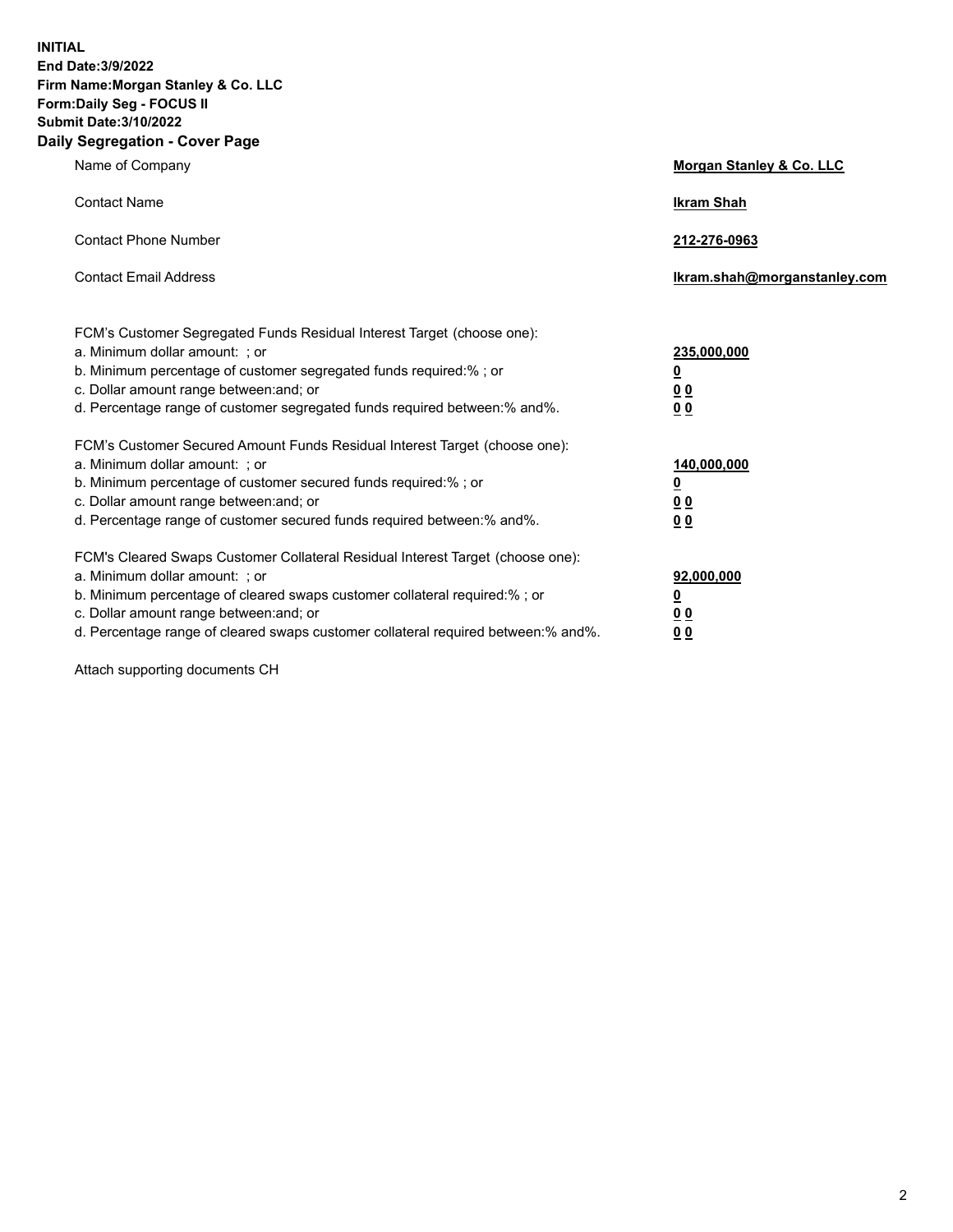## **INITIAL End Date:3/9/2022 Firm Name:Morgan Stanley & Co. LLC Form:Daily Seg - FOCUS II Submit Date:3/10/2022 Daily Segregation - Secured Amounts** Foreign Futures and Foreign Options Secured Amounts Amount required to be set aside pursuant to law, rule or regulation of a foreign government or a rule of a self-regulatory organization authorized thereunder 1. Net ledger balance - Foreign Futures and Foreign Option Trading - All Customers A. Cash **4,842,462,102** [7315] B. Securities (at market) **2,182,023,263** [7317] 2. Net unrealized profit (loss) in open futures contracts traded on a foreign board of trade **2,392,725,458** [7325] 3. Exchange traded options

- a. Market value of open option contracts purchased on a foreign board of trade **260,171,019** [7335]
- b. Market value of open contracts granted (sold) on a foreign board of trade **-236,864,735** [7337]
- 4. Net equity (deficit) (add lines 1. 2. and 3.) **9,440,517,107** [7345]
- 5. Account liquidating to a deficit and account with a debit balances gross amount **115,898,685** [7351] Less: amount offset by customer owned securities **-104,611,714** [7352] **11,286,971**
- 6. Amount required to be set aside as the secured amount Net Liquidating Equity Method (add lines 4 and 5)
- 7. Greater of amount required to be set aside pursuant to foreign jurisdiction (above) or line 6.

## FUNDS DEPOSITED IN SEPARATE REGULATION 30.7 ACCOUNTS

- 1. Cash in banks
	- A. Banks located in the United States **317,572,701** [7500]
	- B. Other banks qualified under Regulation 30.7 **599,492,159** [7520] **917,064,860**
- 2. Securities
	- A. In safekeeping with banks located in the United States **927,115,760** [7540]
	- B. In safekeeping with other banks qualified under Regulation 30.7 **98,665,854** [7560] **1,025,781,614**
- 3. Equities with registered futures commission merchants
	-
	- B. Securities **0** [7590]
	- C. Unrealized gain (loss) on open futures contracts **21,917,469** [7600]
	- D. Value of long option contracts **0** [7610]
	- E. Value of short option contracts **0** [7615] **36,086,253** [7620]
- 4. Amounts held by clearing organizations of foreign boards of trade
	-
	- B. Securities **0** [7650]
	- C. Amount due to (from) clearing organization daily variation **0** [7660]
	- D. Value of long option contracts **0** [7670]
	- E. Value of short option contracts **0** [7675] **0** [7680]
- 5. Amounts held by members of foreign boards of trade
	-
	-
	- C. Unrealized gain (loss) on open futures contracts **2,370,807,989** [7720]
	- D. Value of long option contracts **260,171,019** [7730]
	-
- 6. Amounts with other depositories designated by a foreign board of trade **0** [7760]
- 7. Segregated funds on hand **0** [7765]
- 8. Total funds in separate section 30.7 accounts **9,670,446,364** [7770]
- 9. Excess (deficiency) Set Aside for Secured Amount (subtract line 7 Secured Statement Page 1 from Line 8)
- 10. Management Target Amount for Excess funds in separate section 30.7 accounts **140,000,000** [7780]
- 11. Excess (deficiency) funds in separate 30.7 accounts over (under) Management Target **78,642,286** [7785]

**0** [7305]

[7354] **9,451,804,078** [7355]

**9,451,804,078** [7360]

[7530]

[7570]

A. Cash **14,168,784** [7580]

A. Cash **0** [7640]

 A. Cash **4,141,157,716** [7700] B. Securities **1,156,241,648** [7710] E. Value of short option contracts **-236,864,735** [7735] **7,691,513,637** [7740] **218,642,286** [7380]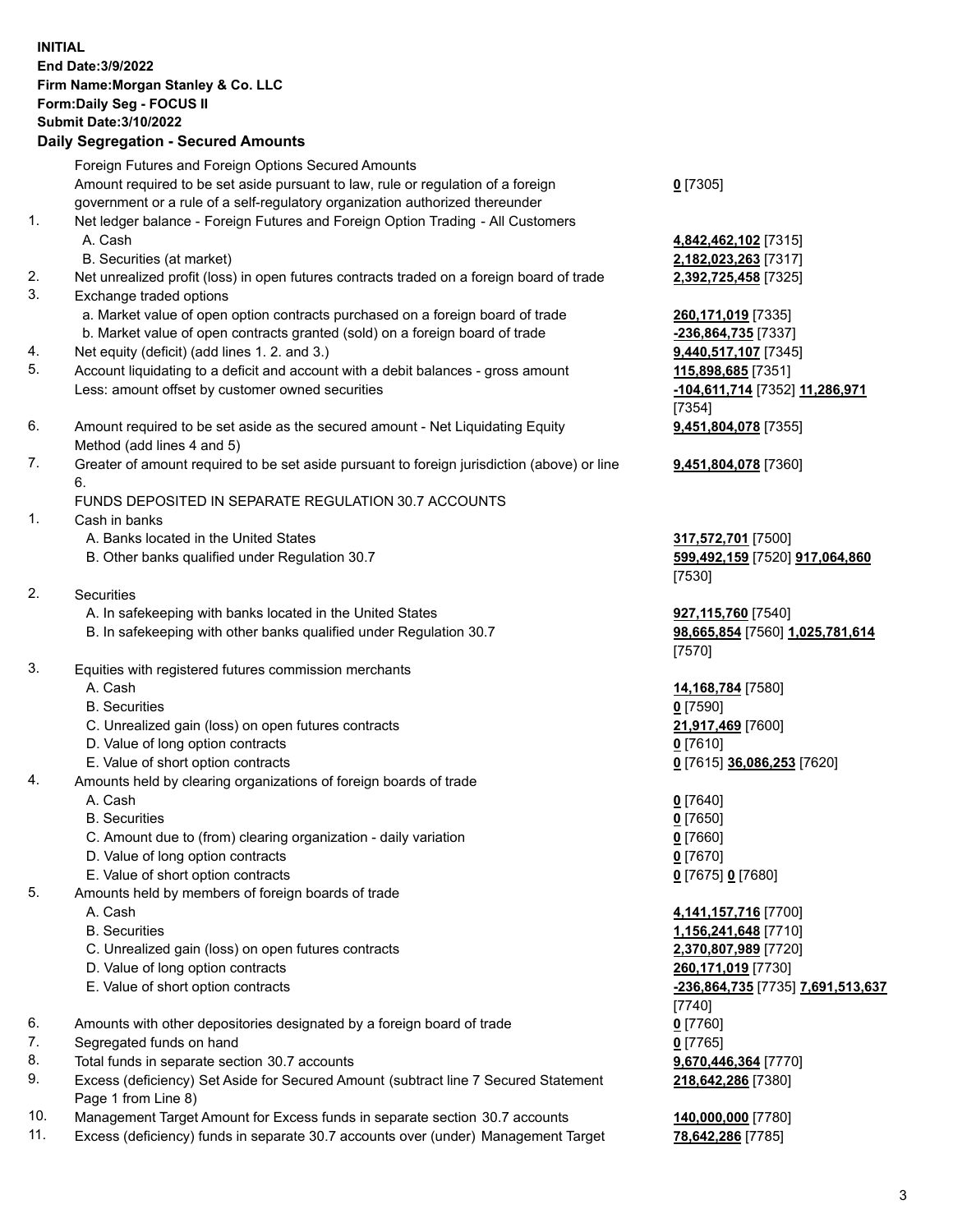**INITIAL End Date:3/9/2022 Firm Name:Morgan Stanley & Co. LLC Form:Daily Seg - FOCUS II Submit Date:3/10/2022 Daily Segregation - Segregation Statement** SEGREGATION REQUIREMENTS(Section 4d(2) of the CEAct) 1. Net ledger balance A. Cash **19,356,957,957** [7010] B. Securities (at market) **8,059,673,115** [7020] 2. Net unrealized profit (loss) in open futures contracts traded on a contract market **-1,363,680,010** [7030] 3. Exchange traded options A. Add market value of open option contracts purchased on a contract market **1,709,132,812** [7032] B. Deduct market value of open option contracts granted (sold) on a contract market **-1,169,381,819** [7033] 4. Net equity (deficit) (add lines 1, 2 and 3) **26,592,702,055** [7040] 5. Accounts liquidating to a deficit and accounts with debit balances - gross amount **1,590,830,330** [7045] Less: amount offset by customer securities **-1,563,072,333** [7047] **27,757,997** [7050] 6. Amount required to be segregated (add lines 4 and 5) **26,620,460,052** [7060] FUNDS IN SEGREGATED ACCOUNTS 7. Deposited in segregated funds bank accounts A. Cash **2,727,607,832** [7070] B. Securities representing investments of customers' funds (at market) **0** [7080] C. Securities held for particular customers or option customers in lieu of cash (at market) **1,853,221,519** [7090] 8. Margins on deposit with derivatives clearing organizations of contract markets A. Cash **16,384,477,325** [7100] B. Securities representing investments of customers' funds (at market) **0** [7110] C. Securities held for particular customers or option customers in lieu of cash (at market) **6,037,814,278** [7120] 9. Net settlement from (to) derivatives clearing organizations of contract markets **-703,889,105** [7130] 10. Exchange traded options A. Value of open long option contracts **1,709,132,812** [7132] B. Value of open short option contracts **-1,169,381,819** [7133] 11. Net equities with other FCMs A. Net liquidating equity **3,431,119** [7140] B. Securities representing investments of customers' funds (at market) **0** [7160] C. Securities held for particular customers or option customers in lieu of cash (at market) **0** [7170] 12. Segregated funds on hand **168,637,318** [7150] 13. Total amount in segregation (add lines 7 through 12) **27,011,051,279** [7180] 14. Excess (deficiency) funds in segregation (subtract line 6 from line 13) **390,591,227** [7190] 15. Management Target Amount for Excess funds in segregation **235,000,000** [7194]

16. Excess (deficiency) funds in segregation over (under) Management Target Amount Excess

**155,591,227** [7198]